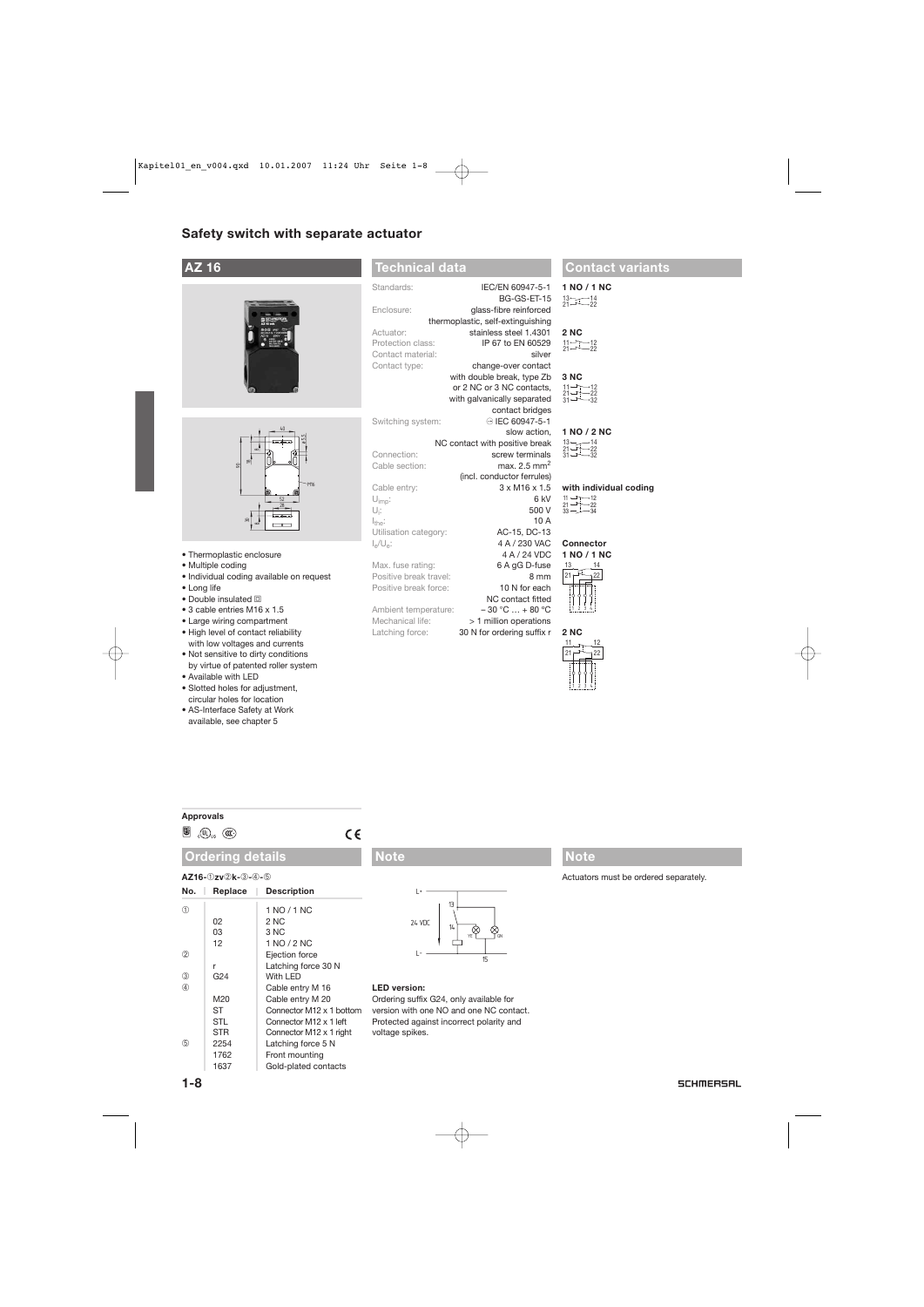# **Safety switch with separate actuator**

## **System components**



**Straight actuator AZ 15/16-B1** 



**AZ 15/16-B1-1747 with magnetic latch**



**AZ 15/16-B1-2024 with slot lip-seal**



**AZ 15/16-B1-2053 with ball latch**

## **Ordering details**

| Straight actuator   |  |  |
|---------------------|--|--|
| with magnetic latch |  |  |
| with slot lip-seal  |  |  |
| with ball latch     |  |  |
|                     |  |  |

| Straight actuator   | AZ 15/16-B1      |
|---------------------|------------------|
| with magnetic latch | AZ 15/16-B1-1747 |
| with slot lip-seal  | AZ 15/16-B1-2024 |
| with ball latch     | AZ 15/16-B1-2053 |

## **System components**



**AZ 15/16-B1-2177 with centering guide** 



**AZ 15/16-B1-2245 with rubber mounting**



**Flexible actuator AZ 15/16-B2** 



**AZ 15/16-B2-1747 with magnetic latch** 

# **Ordering details**

Straight actuator with centering guide **AZ 15/16-B1-2177** with rubber mounting **AZ 15/16-B1-2245**<br>Flexible actuator **AZ 15/16-B2** with magnetic latch **AZ 15/16-B2-1747**

Flexible actuator **AZ 15/16-B2**

Flexible actuator **AZ 15/16-B3** with magnetic latch **AZ 15/16-B3-1747** Flexible actuator **AZ 15/16-B6**

Actuator with or without emergency handle **AZ 16-STS30** A detailed product description can be found on page 1-11.

**Ordering details**

R min. 38 16 R min. 25  $\Lambda$ 11 27,3 **Flexible actuator AZ 15/16-B6**  102

41

16  $=$ 

b /**/** 

 $R$  min. 32

R min. 32

 $40$ 56



56  $40$ 

**AZ 15/16-B3-1747 with magnetic latch** 

27

ø5,5

**System components**

29,3

**Flexible actuator AZ 15/16-B3** 

5

 $\equiv$ يج

56  $rac{1}{40}$ 

ø5,5

 $\frac{1}{27}$